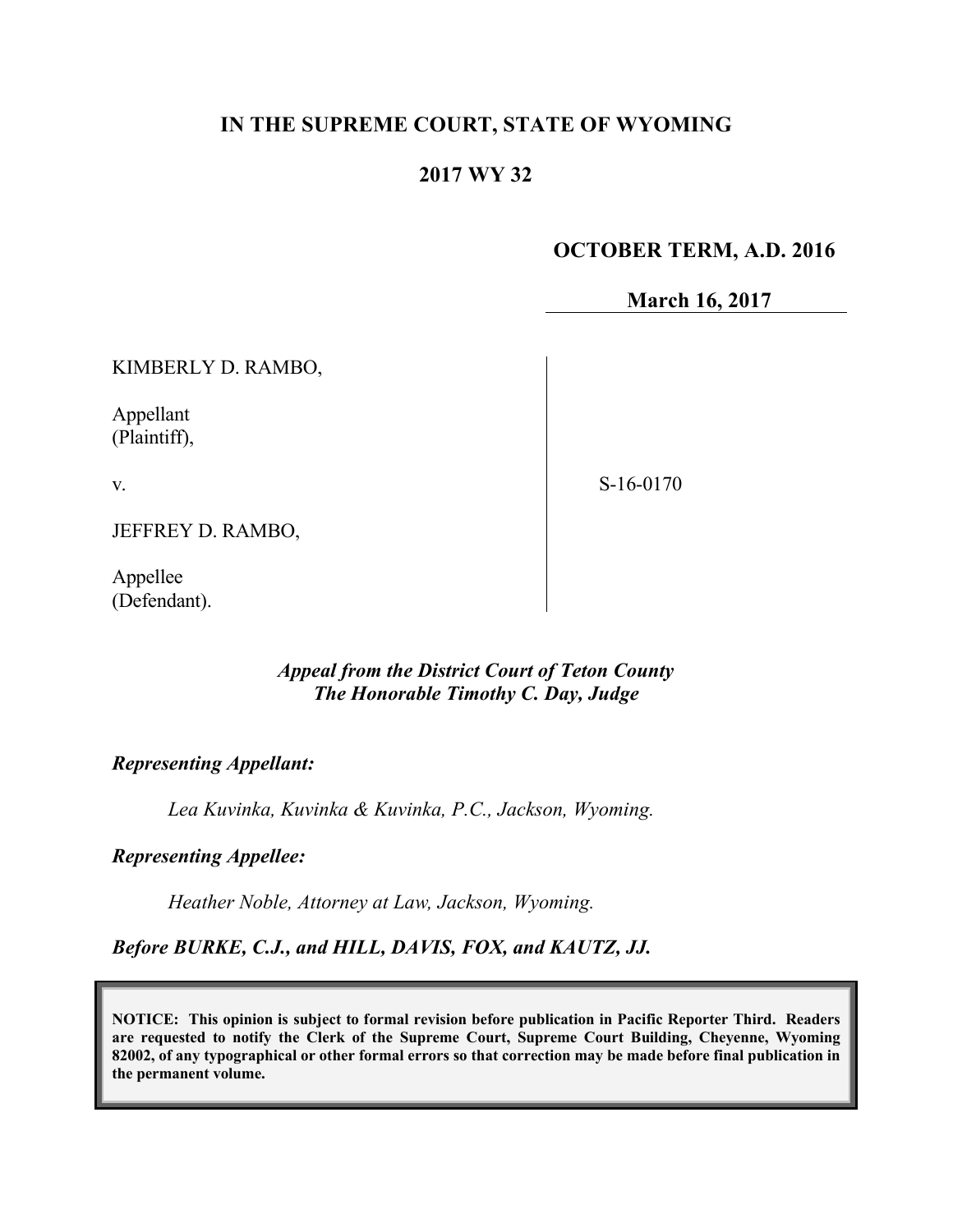### **BURKE, Chief Justice.**

[¶1] Appellant, Kimberly Rambo ("Mother"), appeals from an order holding Jeffrey Rambo ("Father"), in contempt of court for, among other things, failing to pay child support pursuant to the parties' divorce decree. The district court ordered that, in order to purge the contempt, Father was to pay not less than \$50.00 per month towards the child support arrearages. The court further ordered that interest would not accrue on the delinquent amount as long as Father made all required payments. Mother claims the district court erred by failing to enter judgment for the arrearages and by failing to impose a 10% penalty on the delinquent child support under Wyo. Stat. Ann. § 1-16- 103(b). She also contends the district court erred by restricting her ability to collect past due child support. We conclude that Mother had a judgment on the child support arrears as they became due and that the district court did not have discretion to prevent Mother from executing on that judgment. We also conclude Mother is entitled to interest on the arrears. Accordingly, we reverse.

## *ISSUE*

[¶2] Mother presents the following issue:

Did the district court err when it failed to treat delinquent child support as a judgment by operation of law?

## *FACTS*

[¶3] Mother and Father married in California in 1994 and divorced in 2013, while residing in Teton County, Wyoming. They have two children, born in 1997 and 1999. The parties entered into a settlement agreement which gave Mother primary custody of the parties' two children, subject to Father's visitation. Father agreed to pay child support in the amount of \$600.00 per month. Father subsequently relocated to California.

[¶4] This matter began in June 2015, when Mother filed a motion for an order to show cause as to why Father should not be held in contempt of court. Mother asserted that Father had failed to pay amounts owed under the divorce decree for the children's educational expenses, health insurance, and vehicle maintenance, as well as back tax obligations and child support. Father, acting *pro se*, responded to the motion. He stated that he was in a "difficult, unforeseen" financial situation and agreed that he was delinquent in paying for certain expenses. Father disputed the educational expenses in light of Mother's decision to enroll their younger child in private high school. However, he agreed that he was delinquent in making child support payments, and asserted that neither party had submitted financial affidavits as required in the settlement agreement. Father also petitioned to modify child support.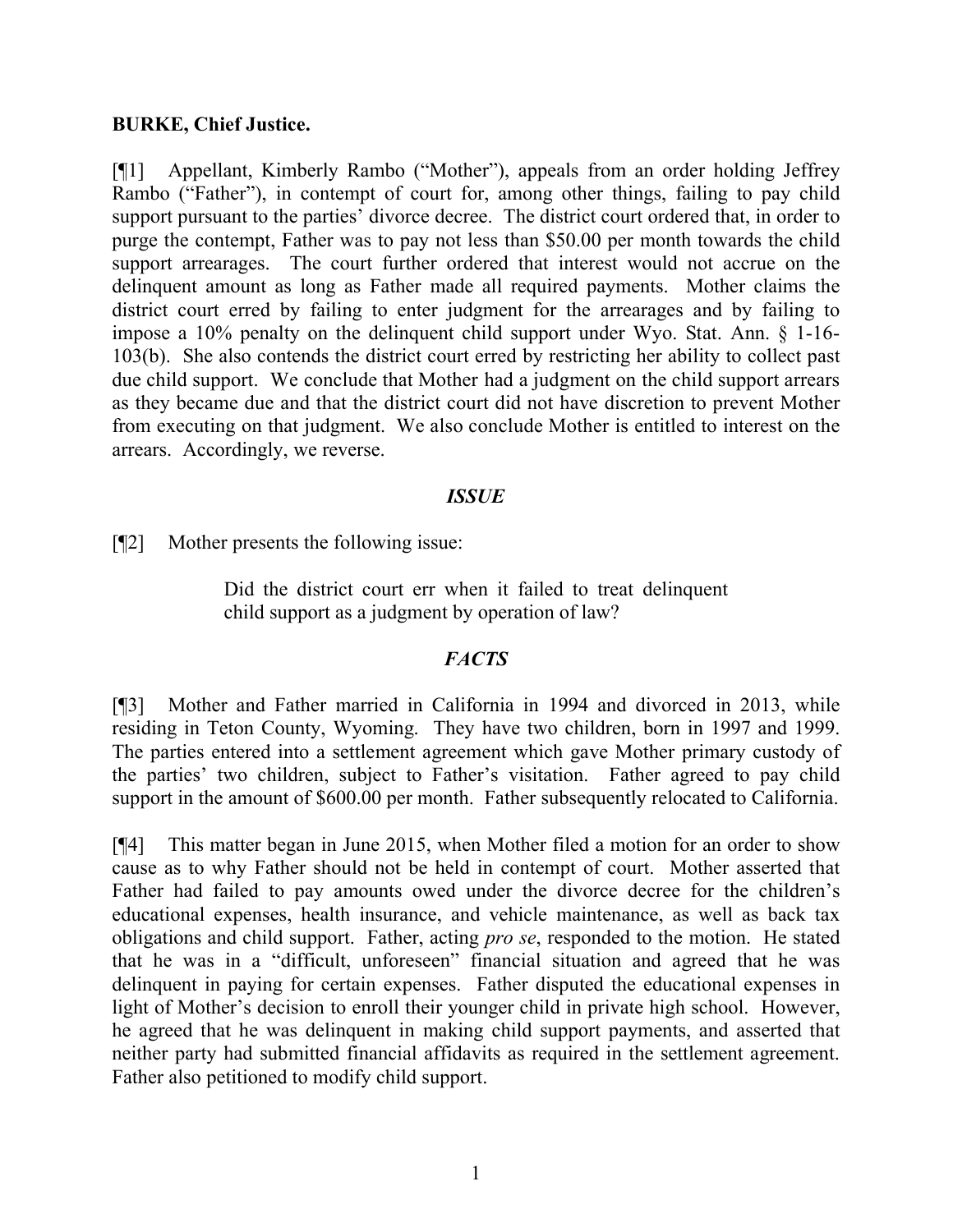[¶5] Mother subsequently filed an amended motion for an order to show cause. Father also filed a motion for an order to show cause, asserting that Mother had violated various co-parenting provisions of the parties' settlement agreement. The court held a hearing on the cross-motions for orders to show cause and Father's petition for modification of child support in February 2016. Following the hearing, the court entered an order finding Father in contempt for failing to pay \$586.71 for car tires, \$15,961.09 for a joint tax liability, \$4,087.52 for the younger child's education and extracurricular expenses, \$8,524.00 for the older child's education expenses, and \$6,942.04 for healthcare expenses. The court entered judgment on these amounts. The court also found Father in contempt for failure to pay child support. With respect to Father's child support obligations, the court stated as follows:

> To purge his contempt of court with respect to child support arrears, Father shall also pay the arrears of \$15,600 (which accrued through June 2015) and additional arrears that have accrued since his motion to modify was filed in July 2015 as quickly as possible and shall pay **not less than \$50 per month** toward arrears, in addition to his monthly child support obligation, every month until the arrears are paid in full. After the parties' youngest child turns 18 and graduates from high school (whichever is later), Father shall continue to pay \$300 per month until the arrears are paid in full. To compel compliance, as long as Father makes his child support payments and the \$50 payment towards arrears (or the \$300 per month after SJR turns 18 and graduates from high school), no interest shall accrue because the arrears have not been reduced to judgment. If any payment is not timely made, Mother may file a motion for an entry of judgment on the remaining amount of arrears, along with proof of the remaining arrears (i.e., a report from the Clerk of District Court's office or from Child Support Enforcement Services) and a proposed order for the Court's signature. Upon entry of judgment on the remaining arrears, statutory interest of 10% on the remaining arrears will begin to immediately accrue. Mother will also be entitled to reasonable attorney's fees for Mother's filing of the motion for entry of judgment. This Order does not impact the remedies, if any, that may be available to Mother through the State of Wyoming Child Support Enforcement Services.

(Emphasis in original.) The court also reduced Father's child support obligation to \$261.83 per month. The court denied Father's motion for an order to show cause. Mother timely filed this appeal.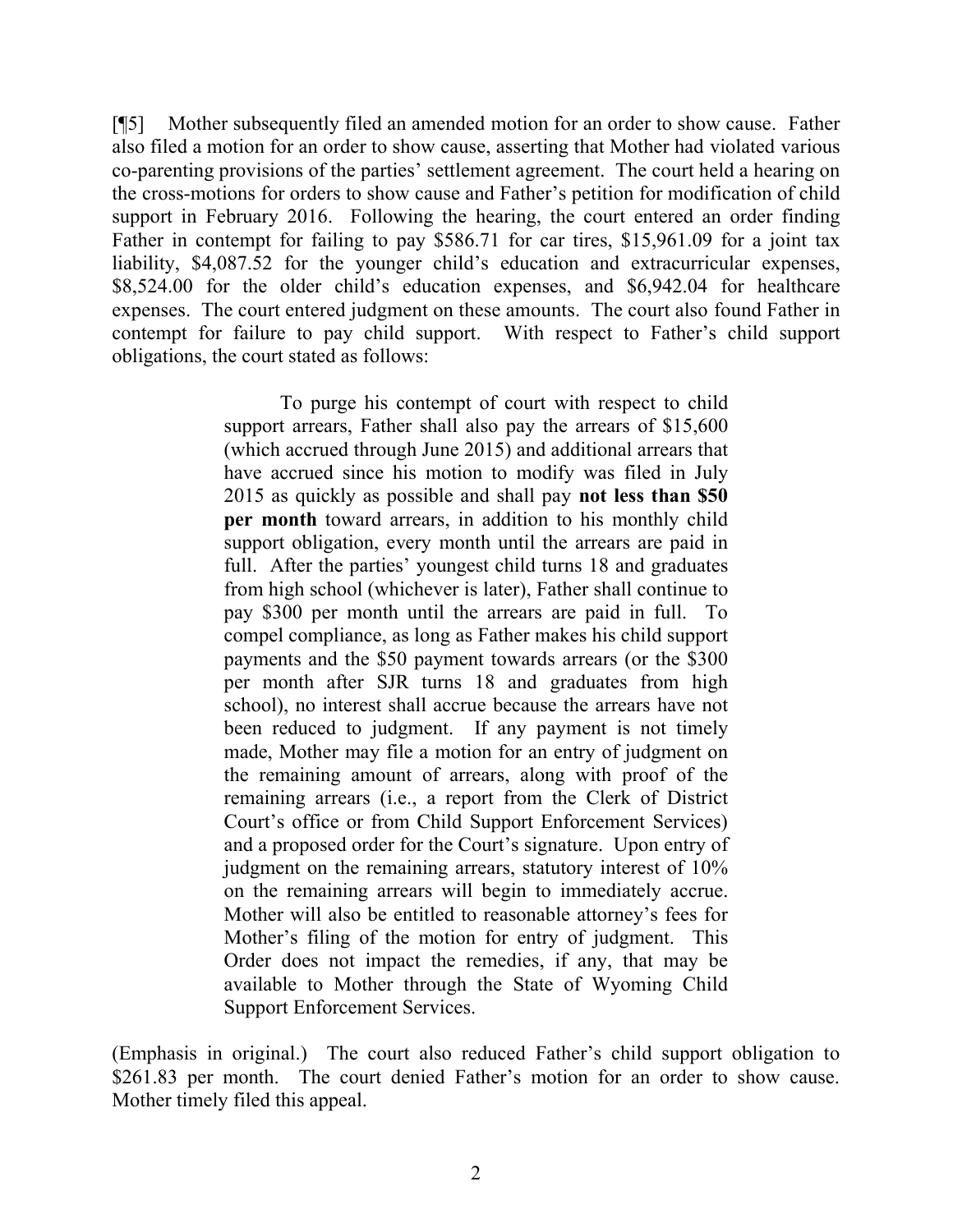### *STANDARD OF REVIEW*

[¶6] Mother contends the district court committed errors of law by failing to enter judgment for past due child support, failing to impose a 10% penalty on the delinquent child support, and restricting her ability to collect the child support arrearages. These issues present questions of statutory interpretation. We review questions of statutory interpretation *de novo. Yager v. State*, 2015 WY 139, ¶ 7, 362 P.3d 777, 779 (Wyo. 2015).

#### *DISCUSSION*

[¶7] As indicated above, the issue identified by Mother in this appeal is composed of multiple related claims of error. Mother's primary claim is that the delinquent child support amounts became a "judgment by operation of law" under Wyo. Stat. Ann. § 20-  $2-310(c)$ . She contends the district court erred by failing to recognize the child support arrears became a judgment on the dates they were due. We agree with Mother and conclude that further errors resulted from the district court's failure to treat the arrears as a judgment.

[¶8] In interpreting the relevant statutes, "Our paramount consideration is the legislature's intent as reflected in the plain and ordinary meaning of the words used in the statute." *Yager*, ¶ 11, 362 P.3d at 780 (quoting *Spreeman v. State*, 2012 WY 88, ¶ 10, 278 P.3d 1159, 1162 (Wyo. 2012)). Wyo. Stat. Ann. § 20-2-310 provides, in relevant part, as follows:

#### **§ 20-2-310. Enforcement of child support.**

. . .

(b) A court may, upon appropriate motion, require a parent to appear before the court and show just cause why the parent should not be held in contempt and, upon a showing that the parent has willfully violated a child support order, make such order or orders as the court deems necessary and appropriate.

(c) In any case in which child support has been ordered to be paid to the clerk, any periodic payment or installment under the provisions of an order concerning maintenance is, on the date it is due, a judgment by operation of law.

. . .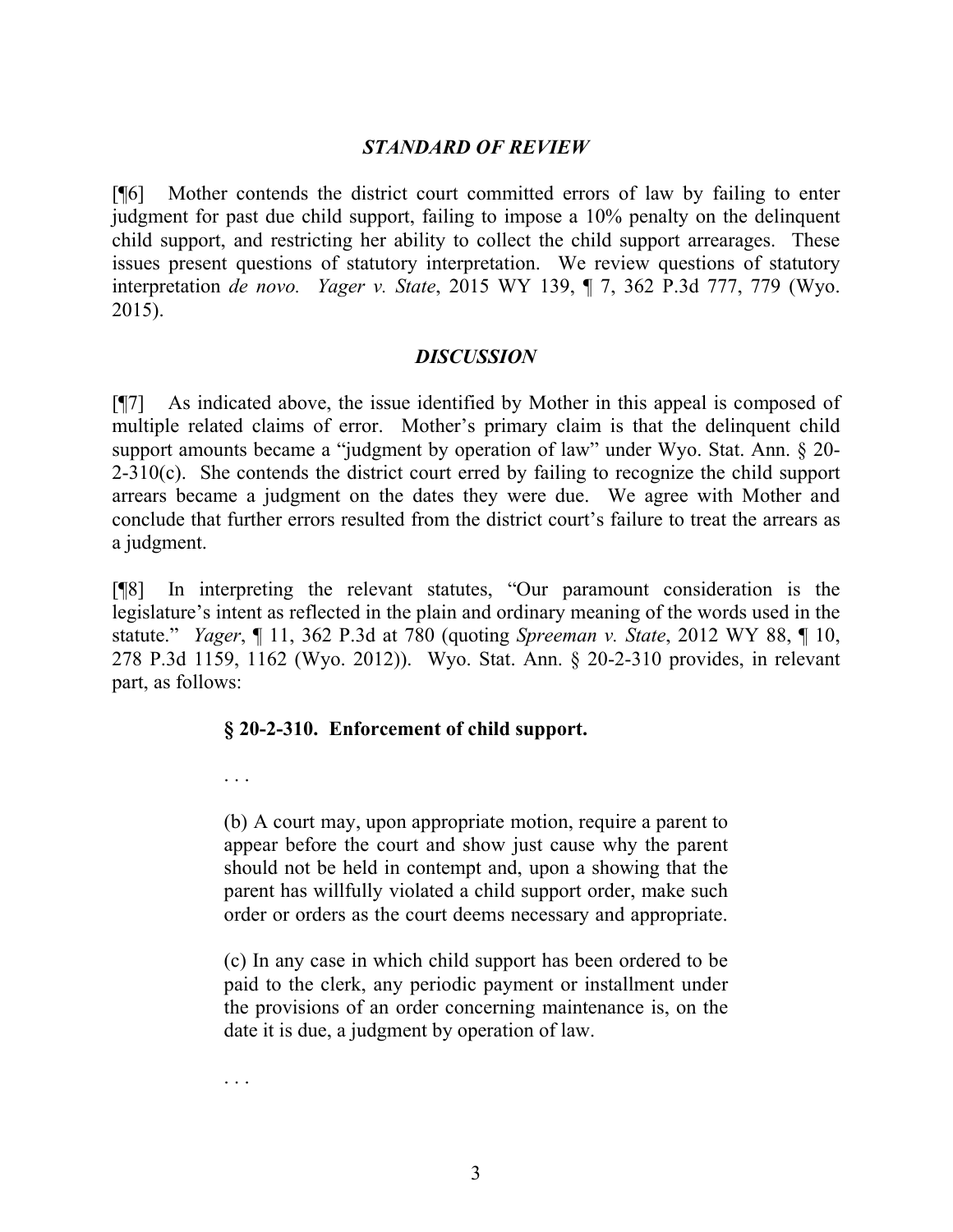(e) The court in order to enforce and require future compliance with an order, may find that the parent is in contempt of court, award attorney fees, costs and any other relief as the court may deem necessary under the circumstances.

These sections of Wyo. Stat. Ann. § 20-2-310 set forth separate mechanisms for enforcing an order for payment of child support. Pursuant to Wyo. Stat. Ann. § 20-2- 310(b), the district court is authorized to hold a parent in contempt for failure to pay child support. By filing her motion for an order to show cause as to why Father should not be held in contempt, Mother chose to pursue the remedy authorized by Section 310(b) in this proceeding. Pursuant to Section 310(b) and 310(e), the district court could properly hold Father in contempt for failing to pay child support and create a payment plan to purge that contempt.

[ $[$ [9] Wyo. Stat. Ann. § 20-2-310(c) provides a separate mechanism for the enforcement of a child support order. Under that section, delinquent child support payments become a "judgment by operation of law." The term "judgment by operation of law" as used in Wyo. Stat. Ann. § 20-2-310(c) satisfies the requirements of the "Bradley Amendment," included as part of the Omnibus Budget Reconciliation Act of 1986 (OBRA), Pub. L. No. 99-509, codified at 42 U.S.C. § 666. This congressional enactment required states to pass legislation that would make each child support payment, on or after the date it is due, "a judgment by operation of law, with the full force, effect, and attributes of a judgment of the State, including the ability to be enforced," which would be "entitled as a judgment to full faith and credit in such State and in any other State[.]"  $42 \text{ U.S.C. } 666(a)(9)(\text{A})$  and  $(B)$ .<sup>1</sup> The plain language of Wyo. Stat. Ann. § 20-2-310(c) indicates that our statute is consistent with this congressional mandate. We have noted that the term "operation of law" means a legal outcome that automatically occurs whether or not the affected party intends it to. *See N. Fork Land & Cattle, LLLP v. First Am. Title Ins. Co.*, 2015 WY 150, ¶ 16, 362 P.3d 341, 347 (Wyo. 2015); *Black's Law Dictionary* 1265 (10th ed. 2014). Accordingly, we must interpret Wyo. Stat. Ann.  $\S 20-2-310(c)$  to mean that past due child support becomes a judgment without any further action on the part of the obligee. As a result, we agree with Mother that the district court erred by failing to recognize the judgment by operation of law. Mother had a judgment at the time the child support arrearages became due under Wyo. Stat. Ann. § 20-2-310(c).

[¶10] The district court's statements that Mother "may file a motion for an entry of

 $\overline{a}$ 

<sup>&</sup>lt;sup>1</sup> The Bradley Amendment also required states to pass legislation prohibiting retroactive modification of child support orders.  $42 \text{ U.S.C. } 666(a)(9)(\text{C}).$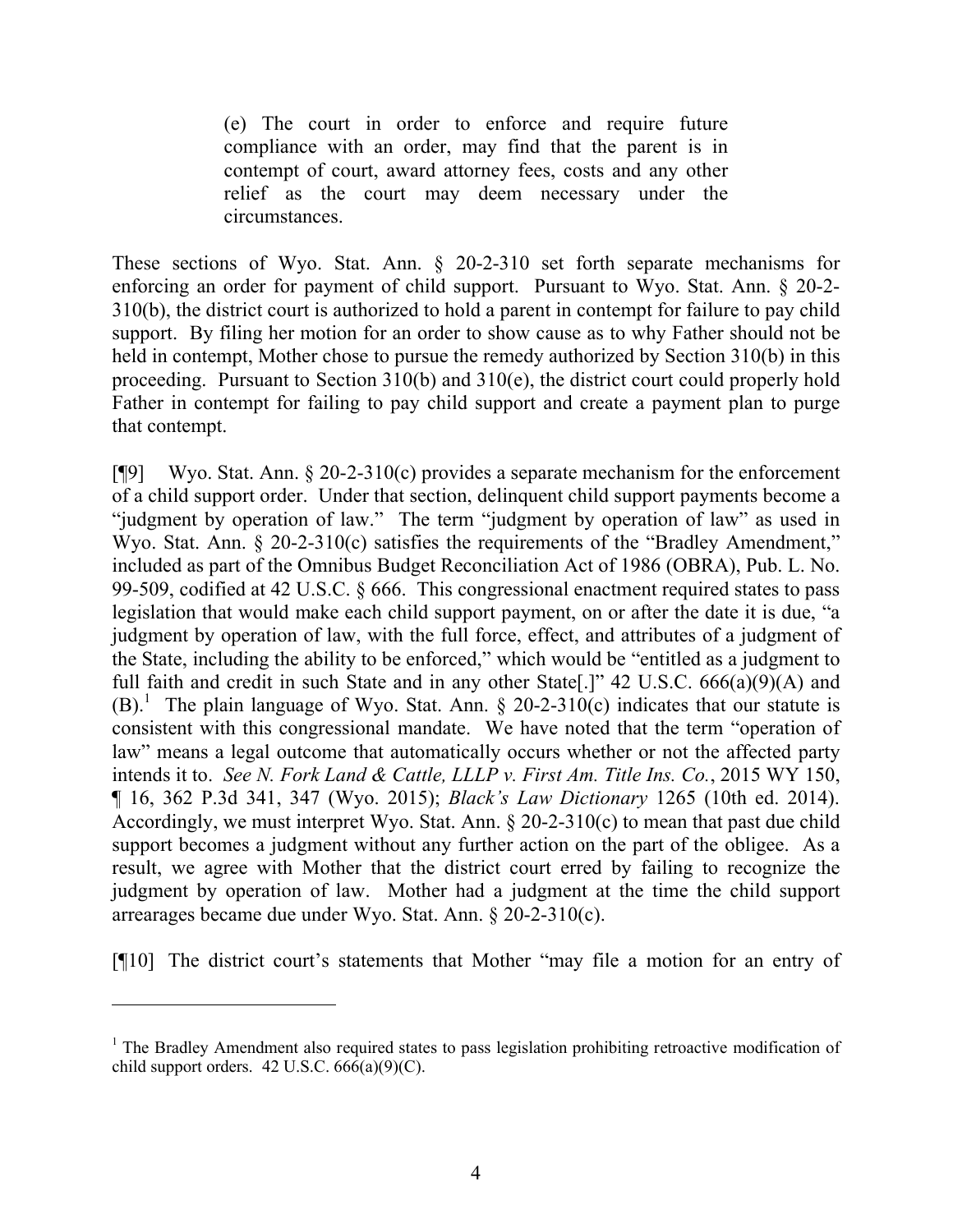judgment on the remaining amount of arrears" and that "Upon entry of judgment on the remaining arrears, statutory interest of 10% on the remaining arrears will begin to immediately accrue," purport to limit Mother's ability to apply for a judgment.<sup>2</sup> These provisions of the court's order appear to be a direct consequence of the fact that the court failed to recognize the effect of Wyo. Stat. Ann. § 20-2-310(c), which, as indicated above, imbued the child support arrearages "with the full force, effect, and attributes of a judgment of the State, including the ability to be enforced." In any event, however, we conclude the district court did not have authority to impede Mother's right to enforce the judgment. The district court's order is in error to the extent it prevents Mother from enforcing her judgment.

[¶11] In her next claim of error, Mother contends she is entitled to a late payment penalty of 10% of the amount of Father's delinquent child support obligations under Wyo. Stat. Ann. § 1-16-103(b) (LexisNexis 2013). We disagree. Wyo. Stat. Ann. § 1- 16-103 provides, in relevant part, as follows:

## **§ 1-16-103. Penalty assessed on unpaid judgment by operation of law.**

(a) As used in this section "judgment by operation of law" means a periodic payment or installment for child support or maintenance which is unpaid on the date due and which has become a judgment by operation of law pursuant to W.S. 14- 2-204.

(b) Any judgment by operation of law which is not paid within thirty-two (32) calendar days from the date the judgment by operation of law arises is subject to an automatic late payment penalty in an amount equal to ten percent (10%) of the amount of the judgment by operation of law.

(c) In order to recover penalties assessed under subsection (b) of this section, the obligee shall file with the clerk of court a sworn affidavit setting forth the payment history resulting in assessment of any penalty and a computation of all penalties claimed to be due and owing. It shall not be the responsibility

 $\overline{a}$ 

 $2$  The court also noted, however, that "This Order does not impact the remedies, if any, that may be available to Mother through the State of Wyoming Child Support Enforcement Services." This provision appears to be inconsistent with the prior limitation on Mother's ability to enforce the judgment.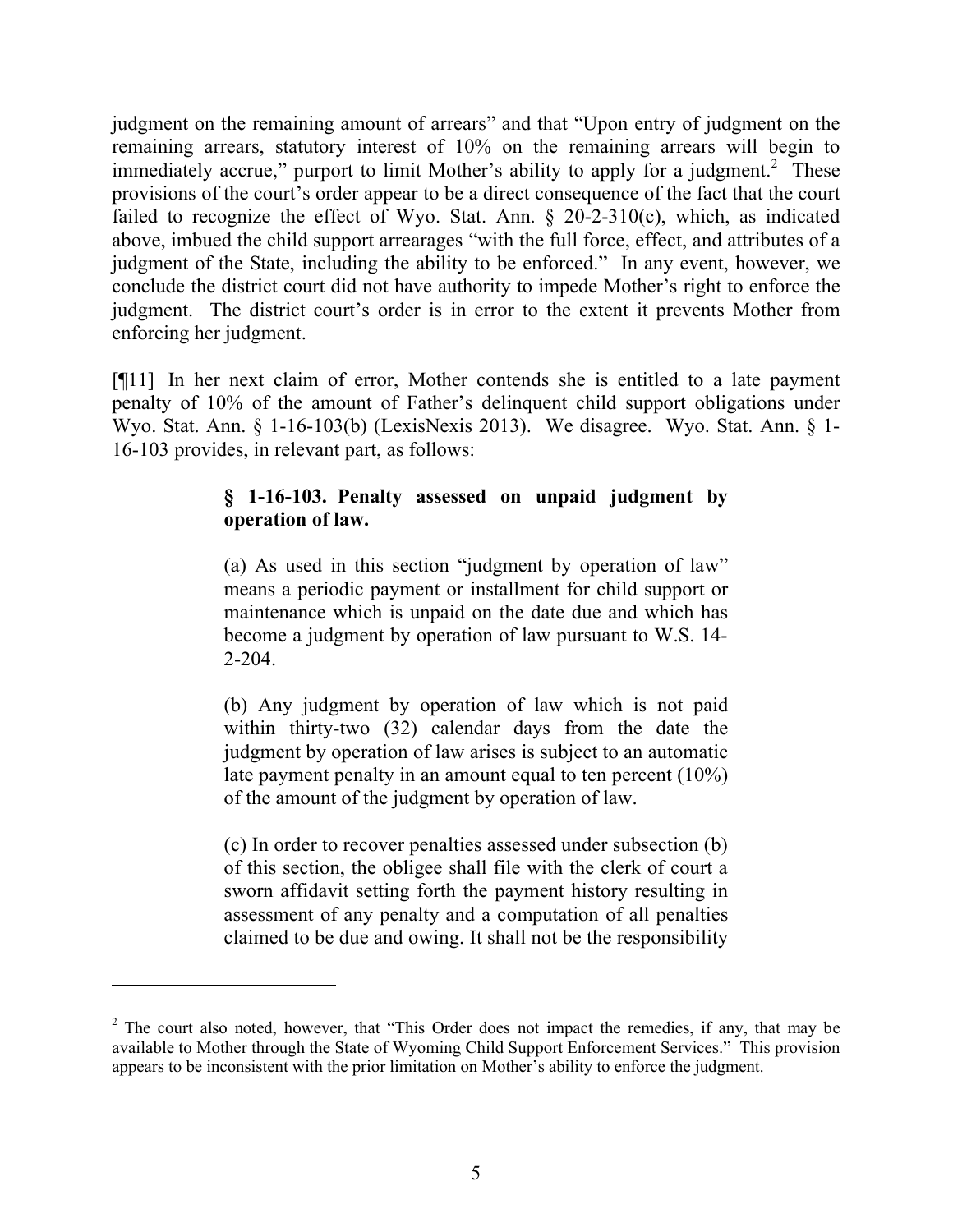of the clerk to compute the amount of the penalties due and owing. If the obligor disputes the payment history or penalty computation as stated in the obligee's sworn affidavit, the obligor shall file with the clerk of court a written request for a hearing within ten (10) days after seizure of his property under execution.

Mother asserts that the penalty authorized under Wyo. Stat. Ann. § 1-16-103(b) was meant to replace judgment interest for unpaid child support, and that Wyo. Stat. Ann. § 1- 16-102(c) expressly exempts unpaid child support payments from bearing interest. Wyo. Stat. Ann. § 1-16-102 provides as follows:

## **§ 1-16-102. Interest on judgments.**

(a) Except as provided in subsections (b) and (c) of this section, all decrees and judgments for the payment of money shall bear interest at ten percent (10%) per year from the date of rendition until paid.

(b) If the decree or judgment is founded on a contract and all parties to the contract agreed to interest at a certain rate, the rate of interest on the decree or judgment shall correspond to the terms of the contract.

(c) A periodic payment or installment for child support or maintenance which is unpaid on the date due and which on or after July 1, 1990, becomes a judgment by operation of law pursuant to W.S. 14-2-204 shall not bear interest.

[¶12] The penalty authorized by Wyo. Stat. Ann. § 1-16-103(b) is applicable only to a judgment by operation of law "which has become a judgment by operation of law pursuant to W.S. 14-2-204," and, in order to recover the penalty, the obligee must follow the specified procedure. Wyo. Stat. Ann.  $\S$  1-16-103(a), (c).<sup>3</sup> Wyo. Stat. Ann.  $\S$  14-2-204 provides that "Any person legally responsible for the support of a child who abandons, deserts, neglects or unjustifiably fails to support the child is liable for support of the child." The statute contemplates the commencement of a civil action by the filing of a "petition or complaint . . . in the district court of the county where the defendant

 $\overline{a}$ 

 $3 \text{ In } 2003$ , our legislature removed references to Wyo. Stat. Ann. § 20-2-113, the statute now codified at Wyo. Stat. Ann. § 20-2-310, from Wyo. Stat. Ann. §§ 1-16-103(a) and 102(c). 2003 Wyo. Sess. Laws ch. 93, § 2, at 226.